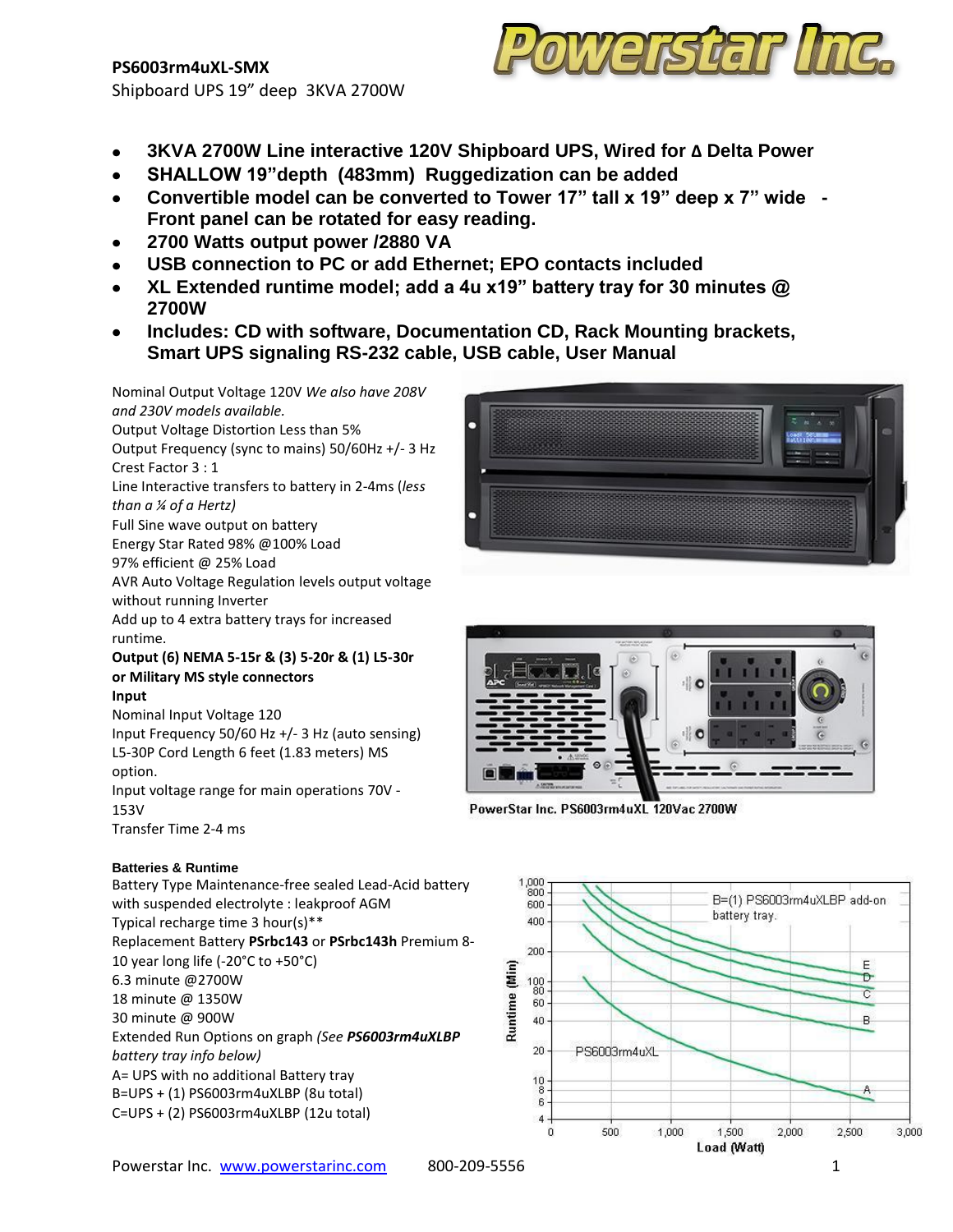# **PS6003rm4uXL-SMX**

### Shipboard UPS 19" deep 3KVA 2700W



D=UPS+(3) PS6003rm4uXLBP *Curve fit to measured runtime data. All measurements taken with new, fully charged batteries, at typical environmental conditions, with no electrical input and balanced resistive load (PF = 1.0) output.*

*\*\*The time to recharge to 90% of full battery capacity following a discharge to shutdown using a load rated for 1/2 the full load rating of the UPS*.

# **Communications & Management**

# **Interface Port(s)**

- **USB** serial control: Windows ™XP and above will recognize this UPS when they are attached with USB and Windows™ will configure itself with its own drivers for graceful shutdown and UPS operation. Powerchute™ Software also provided for UNIX, Linux, Windows.
- **RS232 S20 port RJ50x** *Note: this RS232 port is a new generation port and is not compatible with previous generation software. RJ50x/ DB9 dongle is supplied.' Dumb' signaling not supported-* see our PS9620 card below. The S20/RJ50x port DOES support latest version of APC brand Powerchute© software.
- **EPO** Emergency Power Off (EPO)port is standard- Shutdown the UPS output with a low voltage, low current NO/NC switch. (e.g., fire / smoke detector alarm sensor, or panic button)
- **SmartSlot™ Interface** see all the Optional cards for this single rear mounted slot elsewhere on this brochure †

# **Control panel**

- 4 LED lamps display status with **On Line : On Battery : Replace Battery and Overload** indicators,
- **NEW! Multi-function LCD** status **Alphanumeric 2 line TEXT** readout. Display the I, V, VA, Estimated Runtime,% of Battery Charge, estimated battery life etc. on the 2 line display in a text format. 4 push buttons to scroll the different displays: **↑, ↓, Enter, Escape**
- On/ Off Bar Button *(OFF command requires multiple steps to turn off the UPS)*
- Audible Alarm BEEP! when on battery : distinctive low battery alarm : configurable delays *(Press any key to disable beeping).*

#### **Surge Protection and Filtering**

Surge energy rating 645 Joules

Full time multi-pole noise filtering : 0.3% IEEE surge let-through : zero clamping response time : meets UL 1449 Data Line Protection

**Physical dimensions for UPS in Tower configuration**  Maximum Height 17.00 inches (432 mm) Maximum Width 7.00 inches (178 mm) Maximum Depth 19.00 inches (483 mm) **Physical dimensions for UPS RACK Configuration** Rack Height 4U ; 7 inches Depth 19" deep Net Weight 85.00 lbs. (38.64 kg) Shipping Weight 105.00 lbs. (47.73 kg) Shipping Height 13.00 inches (330 mm) Shipping Width 23.06 inches (586 mm) Shipping Depth 24.94 inches (633 mm) Color Gunmetal Black Units per Pallet 6.00 # of Layers per Pallet 4 # of Units per Layer per Pallet 2 Pallet Weight 855.12 lbs. (388.69 kg) **Environmental** Operating Environment 32 - 104 °F (0 - 40 °C) with standard battery or -20°C to +50°C with our Premium battery set *(h)* Operating Relative Humidity 0 - 95% Operating Elevation 0-10000 feet (0-3000 meters) Storage Temperature 5 - 113 °F (-15 - 45 °C) Storage Relative Humidity 0 - 95% Storage Elevation 0-50000 feet (0-15000 meters) Audible noise at 1 meter from surface of unit 55.00 dBA Online Thermal Dissipation 276 BTU/hr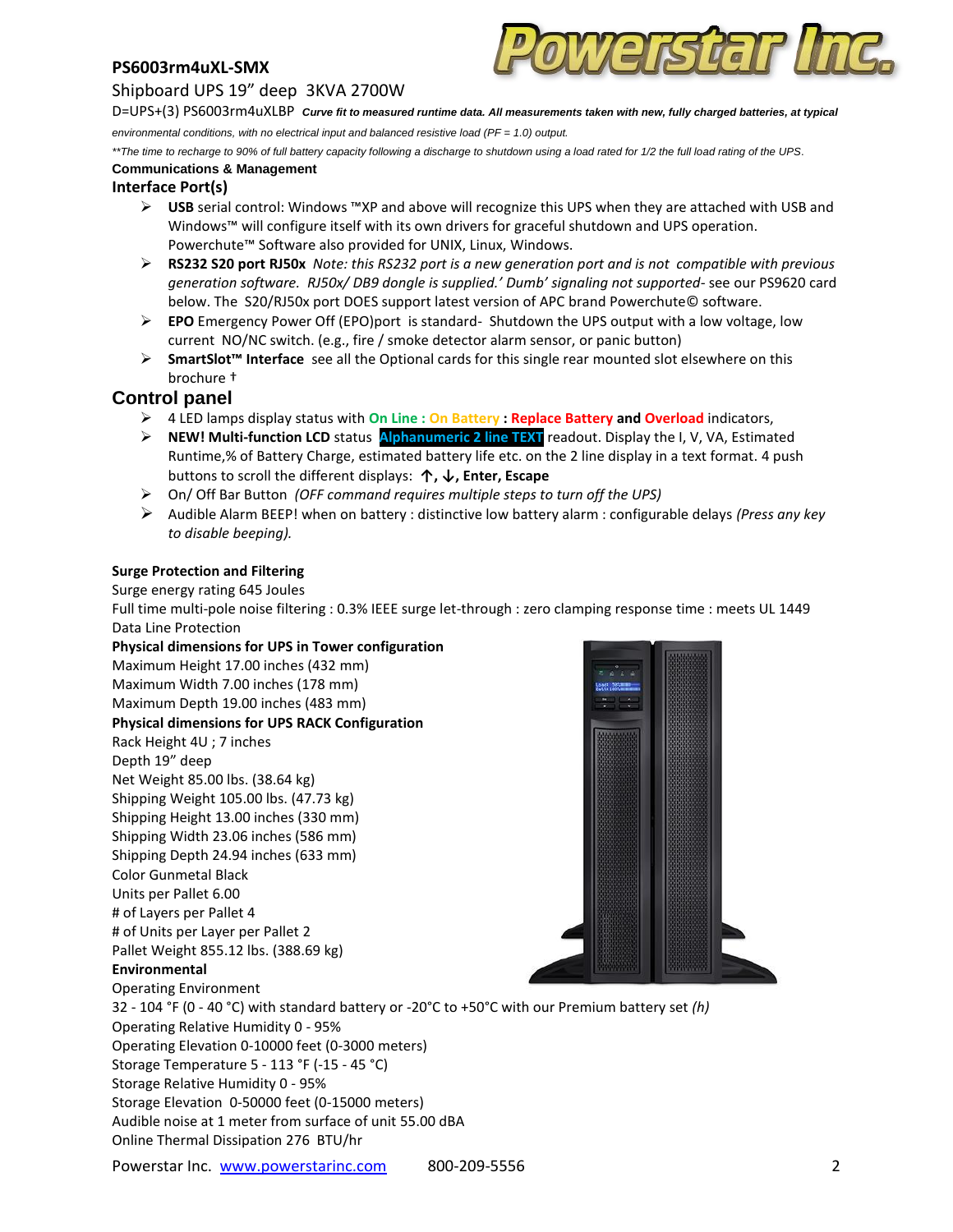# **PS6003rm4uXL-SMX**



Shipboard UPS 19" deep 3KVA 2700W

#### **Conformance**

**Regulatory** *BSMI, CSA, EN 50091-2, EN 55022 Class A, FCC Part 15 Class A, NOM, TUV, UL 1778, VCCI Class A RoHS Compliant REACH: Contains No SVHC* **Standard Warranty** 2 years repair or replace (excluding battery) and 2 year for battery*.*

# **\* PS6003rm4uXLBP add on battery tray**

### **Batteries**

120VDC Battery output voltage Battery Volt-Amp-Hour Capacity 1200 Battery Type Maintenance-free sealed Lead-Acid battery with suspended electrolyte : leakproof

Battery mounting Enclosed battery cartridge Typical Battery Life

- 3-5 years for Standard cells @25°C.
- 8-10 year life on Premium Cells @25°C *(Number of full discharges also affects battery life)*

#### **Physical**

Net Weight 60.91 KG Maximum Height 178 mm Maximum Width 432 mm Maximum Depth 483 mm -19" Shipping Weight 65.45 KG Shipping Width 586 mm Shipping Height 330 mm Shipping Depth 633 mm Rack Height 4U Color Black Rail kit for mounting in 4 post 19" rack included.





PS6003rm4uXLBP from Powerstar Inc.

# **†Optional Add on Cards for the SmartSlot:**

**SmartSlot**™ option port may be used *for:*

- *PS9630* SNMP Ethernet Network card 10/100 Base T Protocols *HTTP, HTTPS, IPv4, IPv6, NTP, SMTP, SNMP v1, SNMP v2c, SNMP v3, SSH V1, SSH V2, SSL, TCP/IP, Telnet.*  Radius Authentication. Use APC brand Powerchute© software to monitor UPS from afar. Send messages that your site has lost ACMAINS. Provide graceful shutdown of computers as batteries near depletion.
- *PS9613* multi I/O control card. (dry contact switching) Both inputs and outputs. Dumb signaling (Hi /LO) capable. Screw terminations are done on card then card is inserted and the connections are protected inside the cabinet. Software and Dipswitch configuration. An external Temperature/ humidity